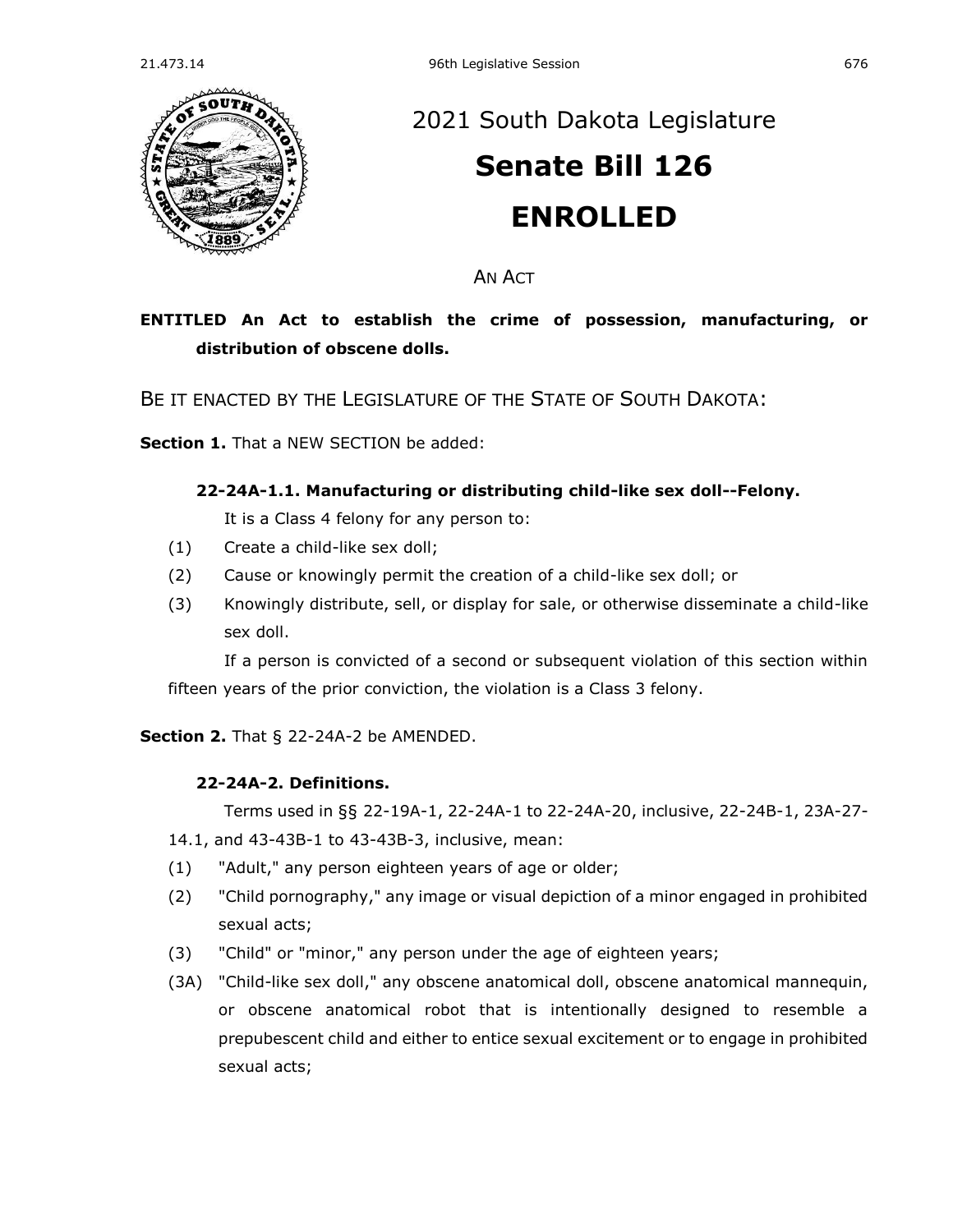- (4) "Computer," any electronic, magnetic, optical, electrochemical, or other high-speed data processing device performing logical, arithmetic, or storage functions and includes any data storage facility or communications facility directly related to or operating in conjunction with such device, including wireless communication devices such as cellular phones. The term also includes any on-line service, internet service, or internet bulletin board;
- (5) Deleted by SL 2005, ch 120, § 408
- (6) "Digital media," any electronic storage device, including a floppy disk or other magnetic storage device or any compact disc that has memory and the capacity to store audio, video, or written materials;
- (7) "Harmful to minors," any reproduction, imitation, characterization, description, visual depiction, exhibition, presentation, or representation, of whatever kind or form, depicting nudity, sexual conduct, or sexual excitement if it:
	- (a) Predominantly appeals to the prurient, shameful, or morbid interest of minors;
	- (b) Is patently offensive to prevailing standards in the adult community as a whole with respect to what is suitable material for minors; and
	- (c) Taken as a whole, is without serious literary, artistic, political, or scientific value for minors.

This term does not include a mother's breast-feeding of her baby;

- (8) "Masochism," sexual gratification achieved by a person through, or the association of sexual activity with, submission or subjection to physical pain, suffering, humiliation, torture, or death;
- (9) "Nudity," the showing or the simulated showing of the human male or female genitals, pubic area, or buttocks with less than a fully opaque covering; or the showing of the female breast with less than a fully opaque covering of any portion thereof below the top of the nipple; or the depiction of covered male genitals in a discernibly turgid state for the purpose of creating sexual excitement. This term does not include a mother's breast-feeding of her baby irrespective of whether or not the nipple is covered during or incidental to feeding;
- (10) "Obscene," the status of material which:
	- (a) The average person, applying contemporary community standards, would find, taken as a whole, appeals to the prurient interest;
	- (b) Depicts or describes, in a patently offensive way, prohibited sexual acts; and
	- (c) Taken as a whole, lacks serious literary, artistic, political, or scientific value.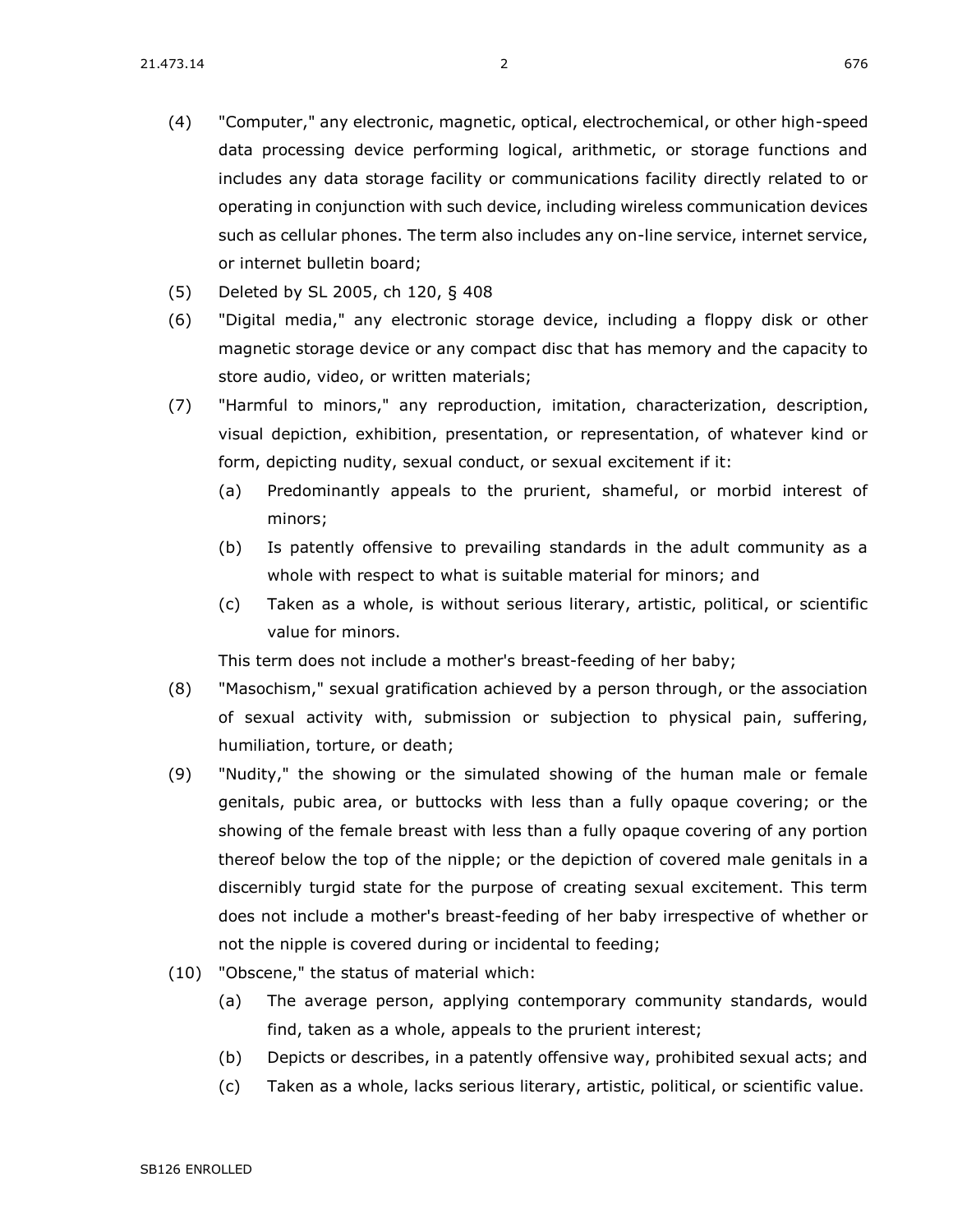This term does not include a mother's breast-feeding of her baby;

- (11) "Person," includes individuals, children, firms, associations, joint ventures, partnerships, estates, trusts, business trusts, syndicates, fiduciaries, corporations, and all other groups or combinations;
- (12) "Sadism," sexual gratification achieved through, or the association of sexual activity with, the infliction of physical pain, suffering, humiliation, torture, or death;
- (13) "Sadomasochistic abuse," flagellation or torture by or upon a minor, or the condition of being fettered, bound, or otherwise physically restrained, for the purpose of deriving sexual satisfaction, or satisfaction brought about as a result of sadistic violence, from inflicting harm on another or receiving such harm oneself;
- (14) "Sexual battery," oral, anal, or vaginal penetration by, or union with, the sexual organ of another or the anal or vaginal penetration of another by any other object. This term does not include an act done for a bona fide medical purpose;
- (15) "Sexual bestiality," any sexual act, actual or simulated, between a person and an animal involving the sex organ of the one and the mouth, anus, or vagina of the other;
- (16) "Prohibited sexual act," actual or simulated sexual intercourse, sadism, masochism, sexual bestiality, incest, masturbation, or sadomasochistic abuse; actual or simulated exhibition of the genitals, the pubic or rectal area, or the bare feminine breasts, in a lewd or lascivious manner; actual physical contact with a person's clothed or unclothed genitals, pubic area, buttocks, or, if such person is a female, breast with the intent to arouse or gratify the sexual desire of either party; defecation or urination for the purpose of creating sexual excitement in the viewer; or any act or conduct which constitutes sexual battery or simulates that sexual battery is being or will be committed. The term includes encouraging, aiding, abetting or enticing any person to commit any such acts as provided in this subdivision. The term does not include a mother's breast-feeding of her baby;
- (17) "Sexual excitement," the condition of the human male or female genitals if in a state of sexual stimulation or arousal;
- (18) "Sexually oriented material," any book, article, magazine, publication, visual depiction or written matter of any kind or any drawing, etching, painting, photograph, motion picture film, or sound recording that depicts sexual activity, actual or simulated, involving human beings or human beings and animals, that exhibits uncovered human genitals or the pubic region in a lewd or lascivious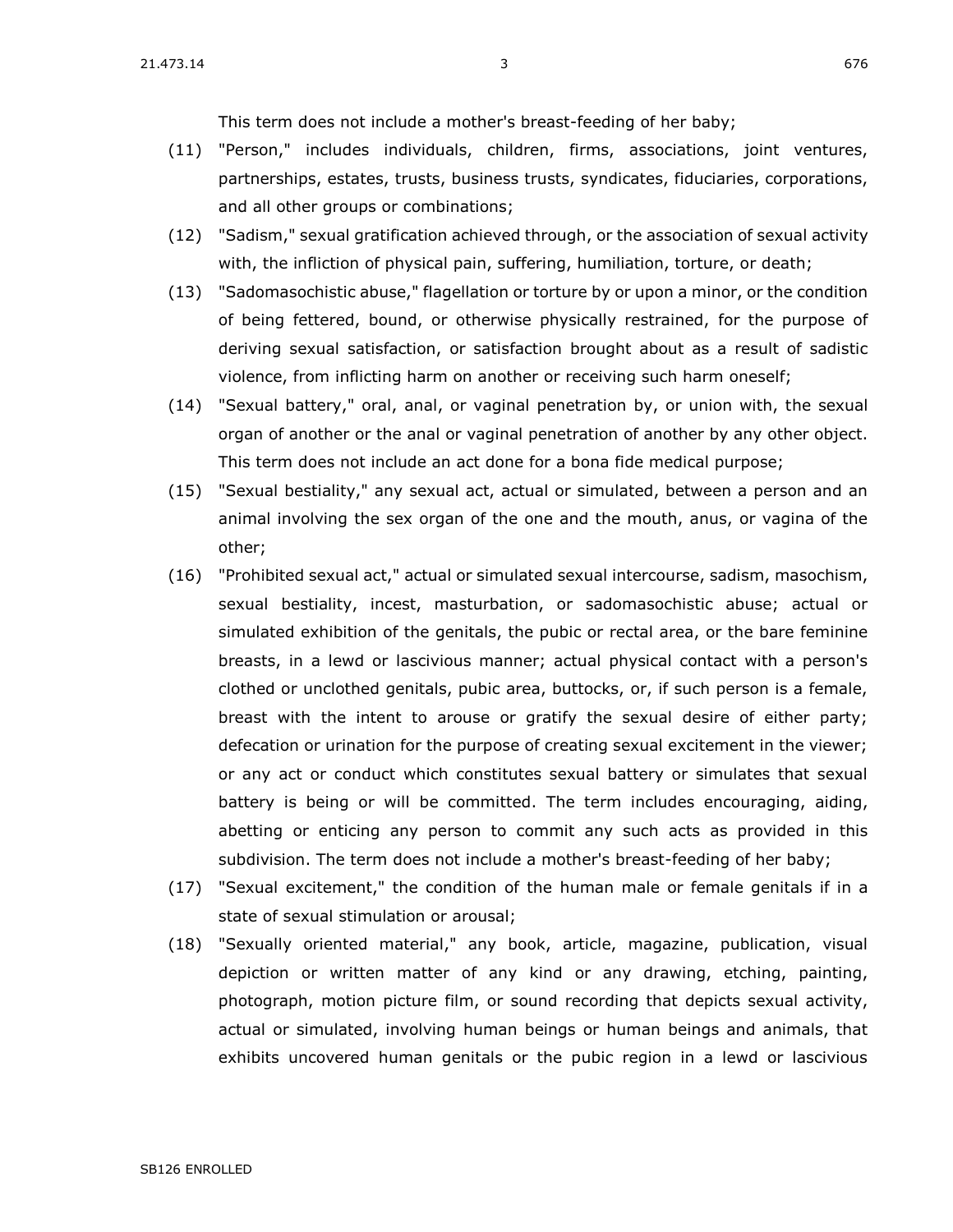manner, or that exhibits human male genitals in a discernibly turgid state, even if completely and opaquely covered;

- (19) "Simulated," the explicit depiction of conduct described in subdivision (16) of this section that creates the appearance of such conduct and that exhibits any uncovered portion of the breasts, genitals, or anus;
- (20) "Visual depiction," any developed and undeveloped film, photograph, slide and videotape, and any photocopy, drawing, printed or written material, and any data stored on computer disk, digital media, or by electronic means that are capable of conversion into a visual image.

**Section 3.** That a NEW SECTION be added:

## **22-24A-3.1. Purchasing or possessing child-like sex doll--Misdemeanor or felony.**

It is a Class 1 misdemeanor for any person to knowingly purchase or possess a child-like sex doll.

If a person is convicted of a second or subsequent violation of this section within fifteen years of the prior conviction, the violation is a Class 6 felony.

**Section 4.** [That § 22-24A-20 be AMENDED.](https://sdlegislature.gov/Statutes/Codified_Laws/2047431)

#### **[22-24A-20. E](https://sdlegislature.gov/Statutes/Codified_Laws/DisplayStatute.aspx?Type=Statute&Statute=22-24A-20)xemption of publications with redeeming social value.**

The provisions of §§ [22-22-24.3,](https://sdlegislature.gov/Statutes/Codified_Laws/DisplayStatute.aspx?Type=Statute&Statute=22-22-24.3) [22-24A-1,](https://sdlegislature.gov/Statutes/Codified_Laws/DisplayStatute.aspx?Type=Statute&Statute=22-24A-1) 22-24A-1.1, [22-24A-3,](https://sdlegislature.gov/Statutes/Codified_Laws/DisplayStatute.aspx?Type=Statute&Statute=22-24A-3) 22-24A-3.1, and [22-24A-5](https://sdlegislature.gov/Statutes/Codified_Laws/DisplayStatute.aspx?Type=Statute&Statute=22-24A-5) do not apply to the selling, lending, distributing, exhibiting, giving away, showing, possessing, or making of films, photographs, or other materials involving only nudity, if the materials are made for and have a serious literary, artistic, educational, or scientific value.

**Section 5.** [That § 22-24B-1 be AMENDED.](https://sdlegislature.gov/Statutes/Codified_Laws/2047434)

#### **[22-24B-1. S](https://sdlegislature.gov/Statutes/Codified_Laws/DisplayStatute.aspx?Type=Statute&Statute=22-24B-1)ex crimes determined.**

For the purposes of §§ [22-24B-2](https://sdlegislature.gov/Statutes/Codified_Laws/DisplayStatute.aspx?Type=Statute&Statute=22-24B-2) to [22-24B-14,](https://sdlegislature.gov/Statutes/Codified_Laws/DisplayStatute.aspx?Type=Statute&Statute=22-24B-14) inclusive, a sex crime is any of the following crimes regardless of the date of the commission of the offense or the date of conviction:

- (1) Rape as set forth in § [22-22-1;](https://sdlegislature.gov/Statutes/Codified_Laws/DisplayStatute.aspx?Type=Statute&Statute=22-22-1)
- (2) Felony sexual contact with a minor under sixteen as set forth in § [22-22-7](https://sdlegislature.gov/Statutes/Codified_Laws/DisplayStatute.aspx?Type=Statute&Statute=22-22-7) if committed by an adult;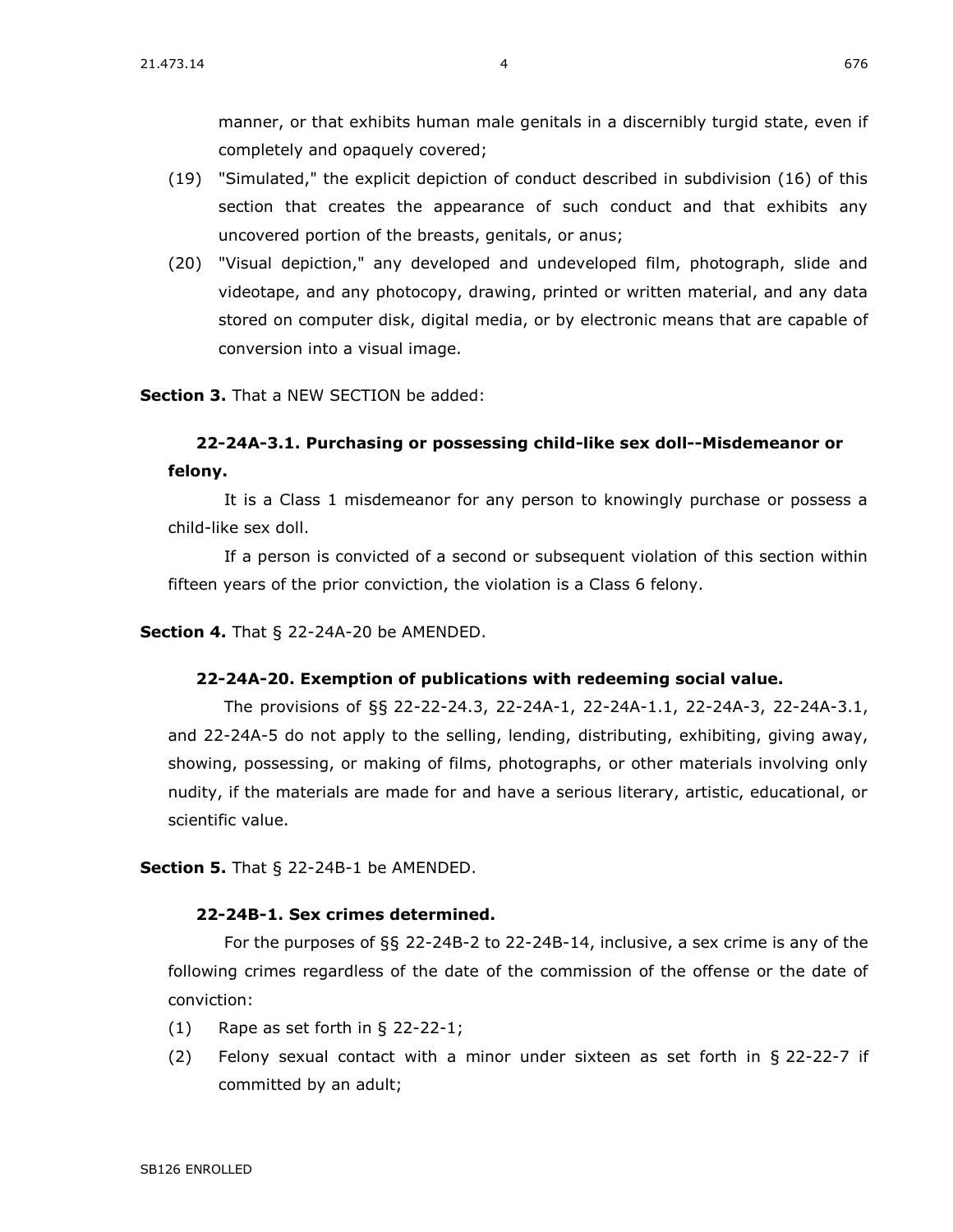- (3) Sexual contact with a person incapable of consenting as set forth in § [22-22-7.2;](https://sdlegislature.gov/Statutes/Codified_Laws/DisplayStatute.aspx?Type=Statute&Statute=22-22-7.2)
- (4) Incest if committed by an adult;
- (5) Possessing, manufacturing, or distributing child pornography as set forth in § [22-](https://sdlegislature.gov/Statutes/Codified_Laws/DisplayStatute.aspx?Type=Statute&Statute=22-24A-3) [24A-3;](https://sdlegislature.gov/Statutes/Codified_Laws/DisplayStatute.aspx?Type=Statute&Statute=22-24A-3)
- (6) Sale of child pornography as set forth in § [22-24A-1;](https://sdlegislature.gov/Statutes/Codified_Laws/DisplayStatute.aspx?Type=Statute&Statute=22-24A-1)
- (7) Sexual exploitation of a minor as set forth in § [22-22-24.3;](https://sdlegislature.gov/Statutes/Codified_Laws/DisplayStatute.aspx?Type=Statute&Statute=22-22-24.3)
- (8) Kidnapping, as set forth in  $\S$  [22-19-1,](https://sdlegislature.gov/Statutes/Codified_Laws/DisplayStatute.aspx?Type=Statute&Statute=22-19-1) if the victim of the criminal act is a minor;
- (9) Promotion of prostitution of a minor as set forth in subdivision [22-23-2\(](https://sdlegislature.gov/Statutes/Codified_Laws/DisplayStatute.aspx?Type=Statute&Statute=22-23-2)2);
- (10) Criminal pedophilia as previously set forth in § [22-22-30.1;](https://sdlegislature.gov/Statutes/Codified_Laws/DisplayStatute.aspx?Type=Statute&Statute=22-22-30.1)
- (11) Felony indecent exposure as previously set forth in former § [22-24-1](https://sdlegislature.gov/Statutes/Codified_Laws/DisplayStatute.aspx?Type=Statute&Statute=22-24-1) or felony indecent exposure as set forth in § [22-24-1.2;](https://sdlegislature.gov/Statutes/Codified_Laws/DisplayStatute.aspx?Type=Statute&Statute=22-24-1.2)
- (12) Solicitation of a minor as set forth in § [22-24A-5;](https://sdlegislature.gov/Statutes/Codified_Laws/DisplayStatute.aspx?Type=Statute&Statute=22-24A-5)
- (13) Felony indecent exposure as set forth in § [22-24-1.3;](https://sdlegislature.gov/Statutes/Codified_Laws/DisplayStatute.aspx?Type=Statute&Statute=22-24-1.3)
- (14) Bestiality as set forth in § [22-22-42;](https://sdlegislature.gov/Statutes/Codified_Laws/DisplayStatute.aspx?Type=Statute&Statute=22-22-42)
- (15) An attempt, conspiracy, or solicitation to commit any of the crimes listed in this section;
- (16) Any crime, court martial offense, or tribal offense committed in a place other than this state that constitutes a sex crime under this section if committed in this state;
- (17) Any federal crime, court martial offense, or tribal offense that constitutes a sex crime under federal law;
- (18) Any crime committed in another state if that state also requires anyone convicted of that crime register as a sex offender in that state;
- (19) If the victim is a minor:
	- (a) Any sexual acts between a jail employee and a detainee as set forth in § [22-](https://sdlegislature.gov/Statutes/Codified_Laws/DisplayStatute.aspx?Type=Statute&Statute=22-22-7.6) [22-7.6;](https://sdlegislature.gov/Statutes/Codified_Laws/DisplayStatute.aspx?Type=Statute&Statute=22-22-7.6)
	- (b) Any sexual contact by a psychotherapist as set forth in § [22-22-28;](https://sdlegislature.gov/Statutes/Codified_Laws/DisplayStatute.aspx?Type=Statute&Statute=22-22-28) or
	- (c) Any sexual penetration by a psychotherapist as set forth in § [22-22-29;](https://sdlegislature.gov/Statutes/Codified_Laws/DisplayStatute.aspx?Type=Statute&Statute=22-22-29)
- (20) Intentional exposure to HIV infection as set forth in subdivision (1) of § [22-18-31;](https://sdlegislature.gov/Statutes/Codified_Laws/DisplayStatute.aspx?Type=Statute&Statute=22-18-31)
- (21) First degree human trafficking as set forth in  $\S$  [22-49-2](https://sdlegislature.gov/Statutes/Codified_Laws/DisplayStatute.aspx?Type=Statute&Statute=22-49-2) if the victim is a minor;
- (22) Second degree human trafficking as set forth in § [22-49-3](https://sdlegislature.gov/Statutes/Codified_Laws/DisplayStatute.aspx?Type=Statute&Statute=22-49-3) involving the prostitution of a minor;
- (23) Felony use or dissemination of visual recording or photographic device without consent and with intent to self-gratify, harass, or embarrass as set forth in § [22-](https://sdlegislature.gov/Statutes/Codified_Laws/DisplayStatute.aspx?Type=Statute&Statute=22-21-4) [21-4;](https://sdlegislature.gov/Statutes/Codified_Laws/DisplayStatute.aspx?Type=Statute&Statute=22-21-4)
- (24) Manufacturing or distributing a child-like sex doll as set forth in § 22-24A-1.1; or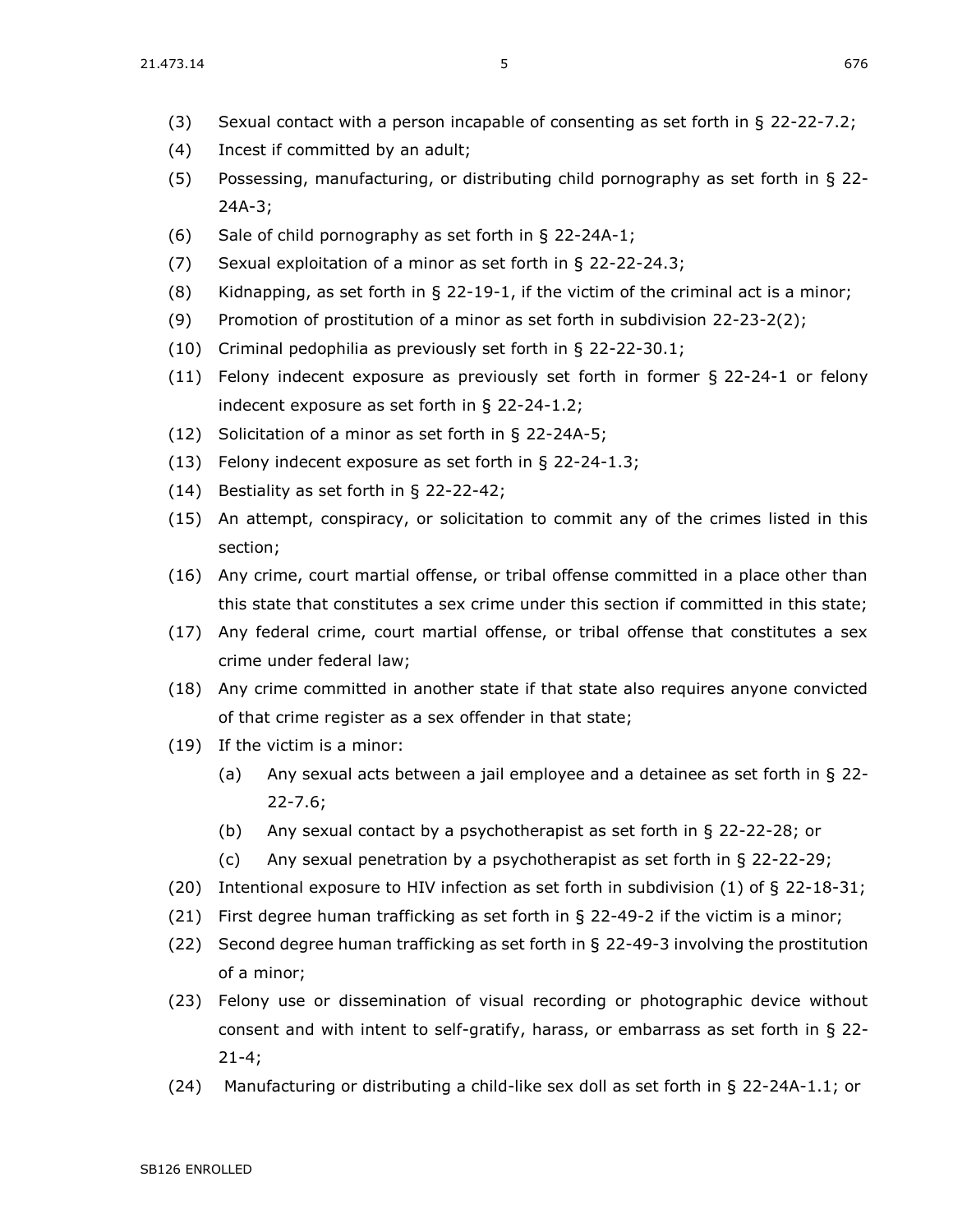(25) Felony conviction of purchasing or possessing a child-like sex doll as set forth in § 22-24A-3.1.

**Section 6.** [That § 22-22-1.3 be AMENDED.](https://sdlegislature.gov/Statutes/Codified_Laws/2047301)

## **[22-22-1.3. C](https://sdlegislature.gov/Statutes/Codified_Laws/DisplayStatute.aspx?Type=Statute&Statute=22-22-1.3)ontents of presentence investigation report for person convicted of sex crime.**

Any person convicted of a felony violation as provided in subdivisions [22-24B-1\(](https://sdlegislature.gov/Statutes/Codified_Laws/DisplayStatute.aspx?Type=Statute&Statute=22-24B-1)1) to (15), inclusive, and (19), (24) and (25), shall have included in the offender's presentence investigation report a psycho-sexual assessment including the following information: the offender's sexual history; an identification of precursor activities to sexual offending; intellectual, adaptive and academic functioning; social and emotional functioning; previous legal history; previous treatment history; victim selection and age; risk to the community; and treatment options recommended. If a presentence investigation is not prepared, the court shall order a psycho-sexual assessment which shall be made available to the court prior to sentencing. If the offender is sentenced to the state penitentiary, the psycho-sexual assessment shall be attached to the official statement and supplied to the Board of Pardons and Paroles and the warden.